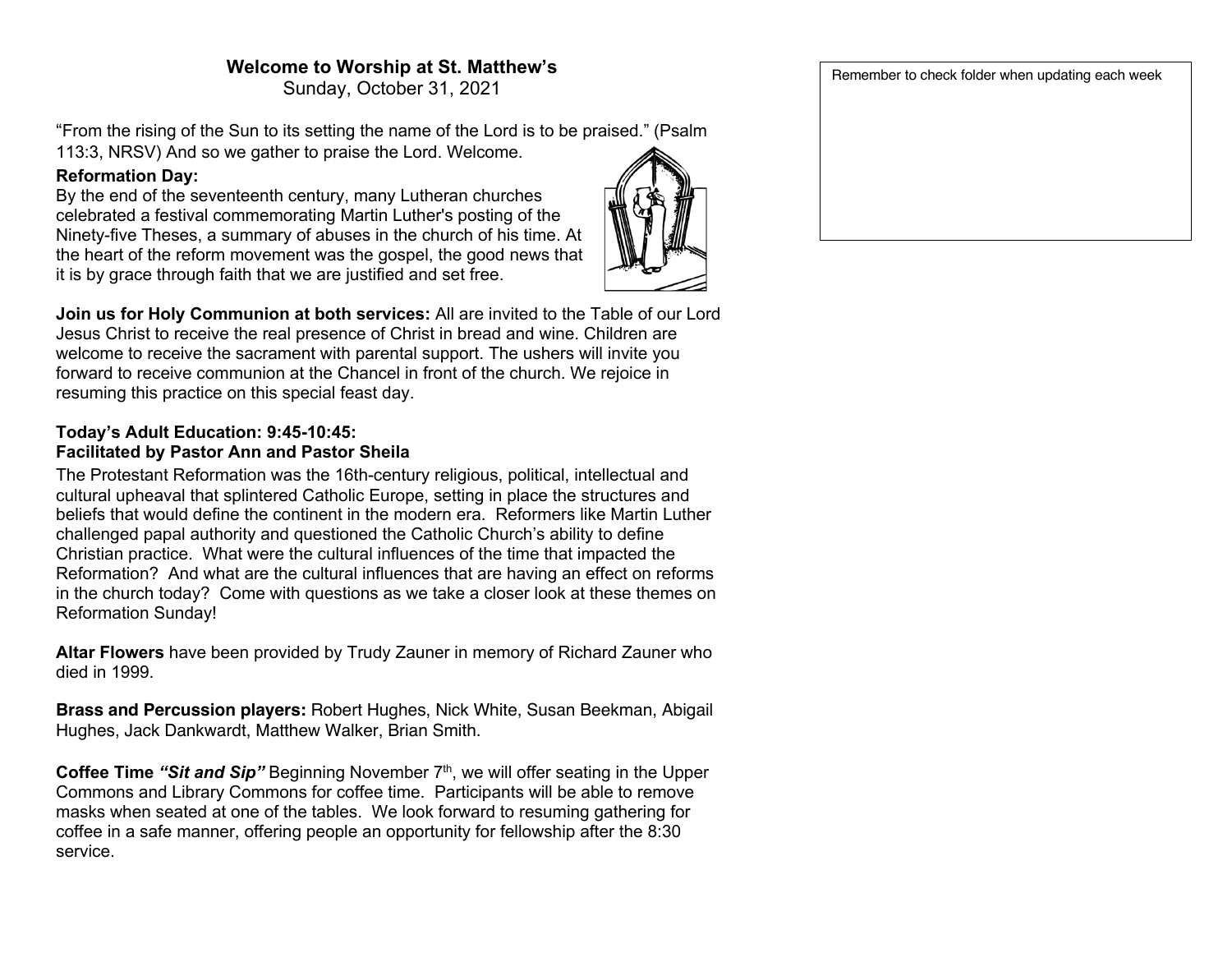# *Announcement Insert for 10-31-21*

**Today**, **October 31st:** We begin our Fall Stewardship for 2022. "Forward Together… in Faith" This week, you should have received by email an invitation to pledge, with instructions for how to make your 2022 financial pledge online, and how to serve by completing an "Activities and Ministries" form. Paper copies are available if you wish to make your commitment in that way. There will also be assistance available on Sunday mornings, with answers to any questions you may have. Please make your



commitments by November 21<sup>st</sup>, when there will be a consecration of our commitments during worship services. Thank you for your commitment to the future of St. Matthew's and our ministries together.

**Next Sunday's Adult Education** (November 7, 9:45-10:45): Who are the Saints in your lives? Join us as we gather and share what feels "saintly" about those most important to us, sharing stories about the ways we've noticed saints and what gives us hope even in the midst of death. Sharing is optional, but all are encouraged to gather among the great cloud of witnesses among us.

**Next Sunday, Nov. 7**, is also when DAYLIGHT SAVING TIME begins, when we *turn*  **back** our clocks one hour before retiring on Saturday evening.

**NEW Mount Meru Coffee:** Now available! A new coffee for Autumn. This is a coffee that has subtle flavors of dark chocolate, citrus and honey. These are not artificial flavors but occur naturally in the coffee plant developed by a small group of farmers and is roasted in small batches to bring out these flavors. This is available in limited supply in regular bean or grind for \$15 in a 12 oz size. As always, our standard Mt. Meru coffee is available in regular or decaf at \$10 for 12 oz. Remember, the Mt. Meru coffee project has been improving the standard of living in the Meru region for 22 years. Justice never tasted so good!

**First Fridays Book Discussion Group:** Discussions begin at 7 p.m. on the dates listed. For now, the meetings will continue through the use of Zoom to reduce the risk of virus transmission. All are welcome for any of the books of interest to you.

**Nov 5, 2021 Montaigne in Barn Boots: An Amateur Ambles Through Philosophy,**  by Michael Perry (240 pages)

**Dec 3, 2021 The Death and Life of the Great Lakes,** by Dan Egan (384 pages) More information available from Fred Heim, Book Group Coordinator. Contact the church office if you need contact information.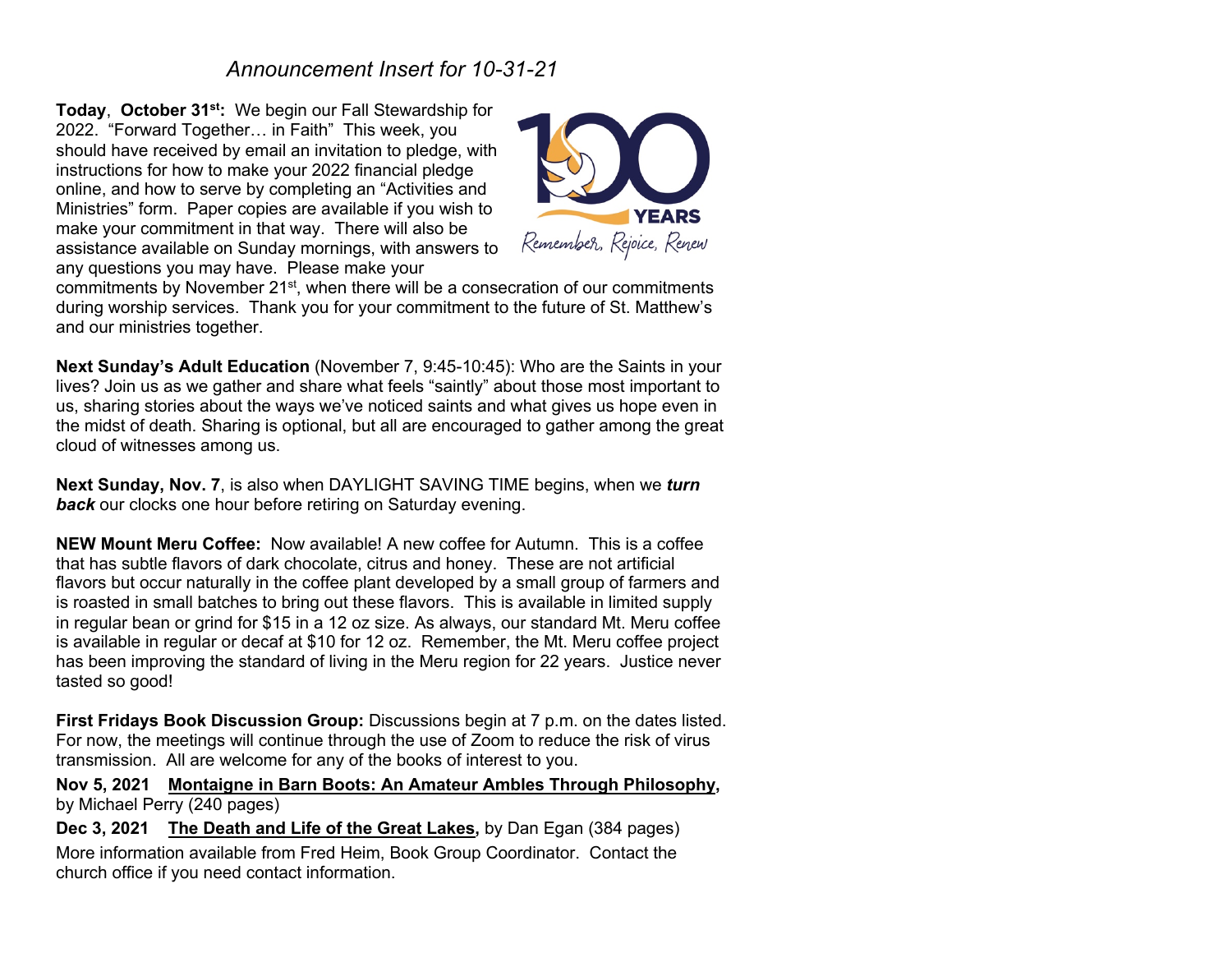**Church Office Update:** Jill Due, our office assistant for these past 16 years, is retiring at the end of this year, joining her husband, Brian, in retirement. We are grateful for her years of caring service to our congregation.

Because of this we now have a unique opportunity available to work in the office at St. Matthew's, approx. 17 hours/week. Office assistant is responsible for preparing and completing the bulletins for Sunday Service; preparing and completing special mailings; serving as the office receptionist; and other duties as needed. Schedule is flexible with Wednesday and Thursday being preferred days.

Candidate should be compassionate, cooperative and welcoming**;** basic computer skills necessary for the preparation of the weekly bulletin, with knowledge of Microsoft Office, especially MS Word preferred. Will need to welcome and assist people in person or on the phone in a friendly manner, with a willingness to work with others and be part of team ministry. Flexibility in hours and a positive, mission-centered work environment are benefits. Contact Sonja Mohr at office@stmattslutheran.org or 414.774.0441 weekdays to receive job description or to provide resumé.

**Progress toward a New Lead Pastor:** Now that the Ministry Site Profile is complete, the Synod Office can begin to give our Call Committee names of potential candidates. While we are hopeful that we can call a new pastor as soon as possible, this will take some time, in order to find the right candidate, and to schedule the interviews and conversations. Please keep the Call Committee in your prayers as this work begins.



*Members of the Call Committee: Nancy Bowen, Andrew Cherney, Diane DuBois, Brian Due, Natalie Ford Sajdak, Michael Wolaver.*

If you wish to see the Ministry Site Profile, which contains detailed information about St. Matthew's ministry setting pertinent to calling a new pastor, here is a link to it: **https://bit.ly/2YqkJW9-MSP**

---------------------------------------------------------------------------

**Wednesday Bible Study** is now underway with Pastor Ann Williams from 10:00-11:00 a.m. each Wednesday, now in the Upper Room. Anyone is welcome to join in at any time.

**Reformation Lutheran Church In-Person and Zoom Community Bible Study:** You're invited to attend this study beginning Nov.  $4<sup>th</sup>$  at 10:00 a.m. and every Thursday morning. The book being discussed is "The Color of Compromise" by Jemar Tisby. Books and companion study guides are available on Amazon. Reformation Lutheran Church is located at 3806 W. Lisbon Avenue, Milwaukee.